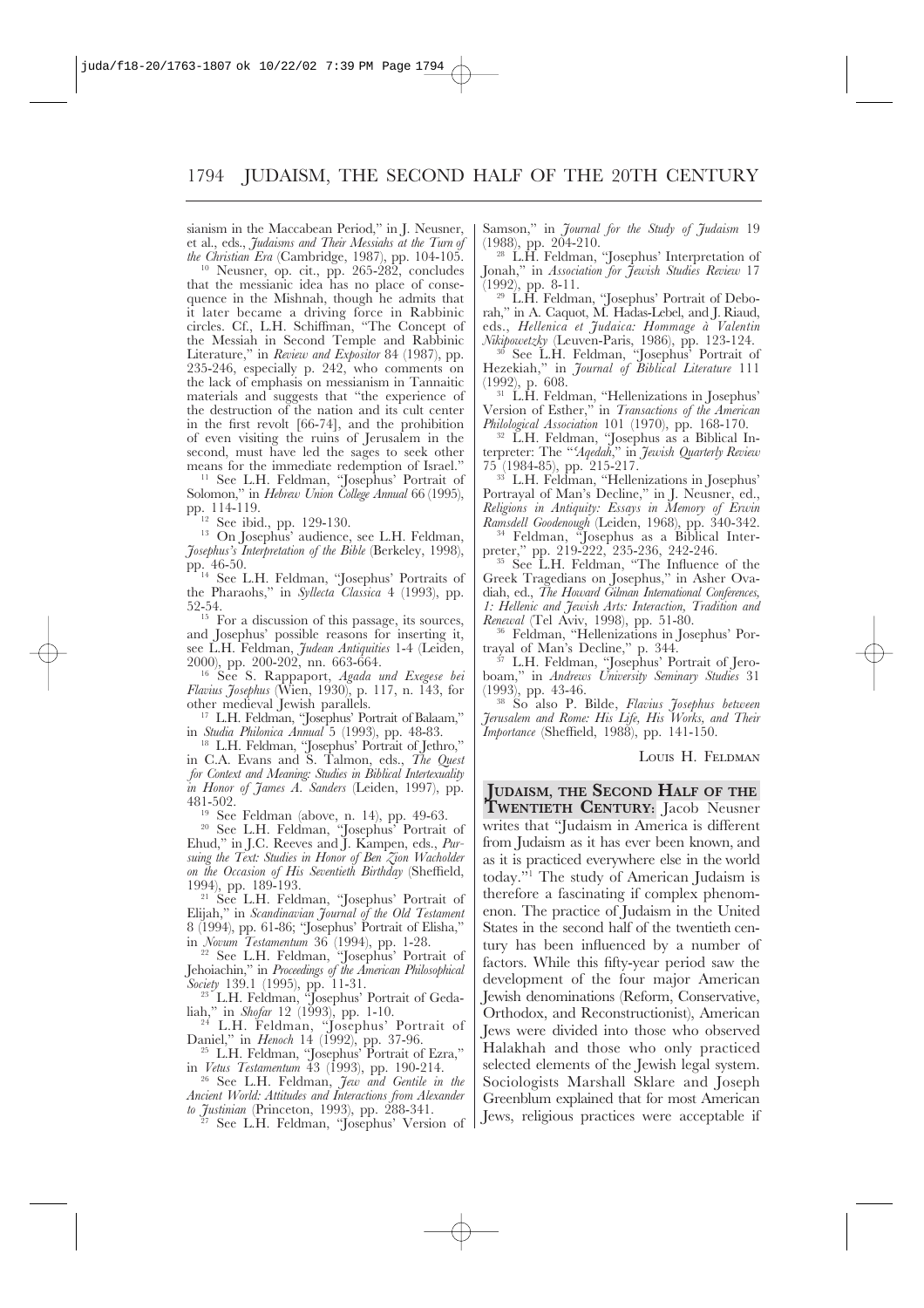they could be redefined in modern terms, did not require social isolation, were responsive to and in relative harmony with what they perceived to be the dominant ethos of American religious culture, were childcentered, and required only periodic observance.2 Even Orthodox Jews, for the most part committed to the observance of the full spectrum of Jewish religious practices, showed signs of selectivity in their degree of punctiliousness in their practice of different commandments. The difference in attitude and approach to practice between these two groups became more pronounced over the course of the second half of the twentieth century.

Traditional Judaism holds that all of the commandments of the Torah must be practiced in their entirety. In contrast, the American non-orthodox movements have consciously and deliberately set out to reinterpret traditional religious concepts and have made changes in how the Jewish religion is practiced. One accordingly must distinguish between American Jews who are committed to observing Judaism as a religion and those who wish primarily to retain an ethnic identity. Jacob Neusner has called this first group "Judaists" to distinguish them from those who see their Jewish identities as social or cultural rather than religious. The problem of distinguishing between "ethnic" and "religious" Jews is complex. Much religious behavior can be understood as expressions of ethnicity, and much ethnic identification may mask religious yearnings.

Much of the practice of American Judaism in the second half of the twentieth century took place in the synagogue. Jack Wertheimer summarizes a generally accepted view when he writes that "the American synagogue attracts more members and affords greater opportunities for participation than any other voluntary institutions established by Jews in the United States."3 While Judaism had popularly been regarded as based on home practice, the synagogue attempted to fill the void left by steadily declining home-based ritual observance. This attempt was more successful in some cases than others. Some congregations grew into large, vibrant, lively places, while others developed reputations as "bar mitzvah factories."

Many American Jews are willing to exper-

iment with different types of religious ceremonies. They are searching for a vague sense of meaning, which frequently is described by the word "spirituality." The assumption is now prevalent that it does not really matter what you believe. What is important is to participate in the experience. This participation hopefully will create a spark of spiritual holiness that will enrich one's life by transforming one's soul. God may or may not play a central role in this process, but one does not have to believe in traditional notions of God in order to practice Judaism.

The practice of Judaism in the second half of the twentieth century has been deeply influenced by the impact of individualism on American society. Since the 1960s, Americans have come to regard religion more and more as a matter of personal choice rather than an inherited obligation. This choice includes being able to choose one's perspective within one's denomination, but it also includes the ability to choose from among different religious denominational alternatives. It even means having the choice of choosing whether to affiliate with any religious tradition or to remain completely removed from religious activity of any type. This individualistic approach has produced a religious marketplace in which faiths and denominations openly compete for believers from outside their congregational spheres to supplement their existing memberships.

Within Judaism, the Reform movement has been the most aggressive in participating in this religious marketplace, developing a series of programs to introduce non-Jews to Judaism. Sizable numbers have converted to Judaism, including many non-Jews married to Jewish partners. "Jews by choice" bring a different perspective with them into the synagogue. Some observers have noted that converts to Judaism see Judaism in more purely religious terms, whereas many Jews by birth see it in more ethnic terms. But this observation is only partially true and has to be supplemented by other ways of looking at the impact of converts on Jewish belief and practice. The 1990 National Jewish Population Survey indicates that there were approximately 185,000 converts to Judaism in the United States at that time. These individuals appeared to observe as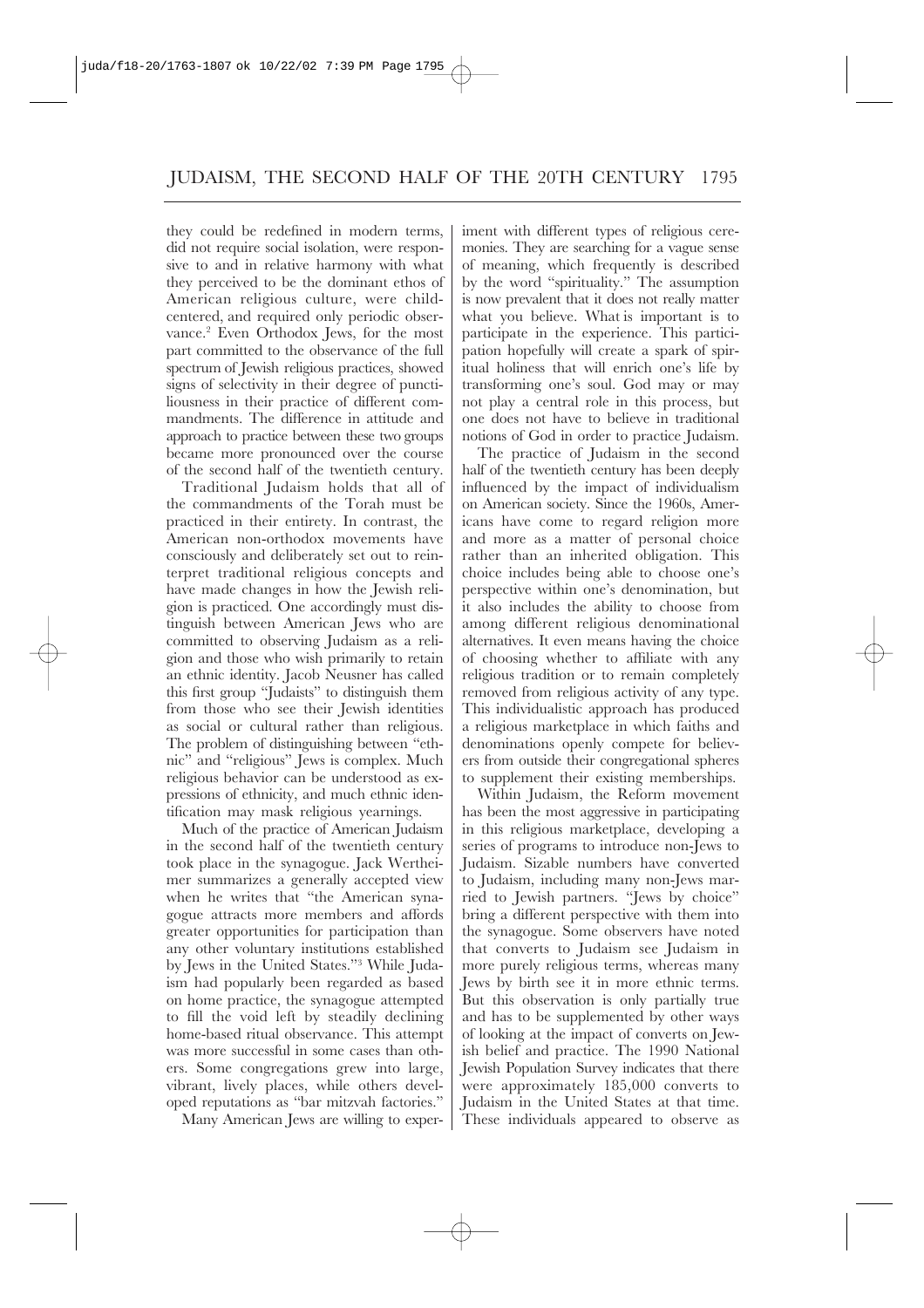many or more rituals as born Jews, an indication that many if not most converts take their new religion very seriously. In homes in which a spouse had converted to Judaism, rituals such as lighting Sabbath candles were more likely to be observed than in homes in which both partners were born Jews.

One of the problems in describing Judaism in the second half of the twentieth century is that the dominant American Jewish identity focused on what has been termed "civil Judaism." As Jonathan S. Woocher has explained, this Judaism affirms the unity of the Jewish people, their mutual responsibility, the need to work for the survival of the Jewish people in a threatening world, the centrality of the State of Israel, a nostalgic appreciation for the value of Jewish tradition, a stress on doing good deeds and promoting philanthropy, and seeing their Jewishness and Americanness as compatible and indeed complimentary forms of overlapping identity.4 As a consequence, most American Jews did not see direct association between Jewish identity and actual religious practices. Instead, they focused on "feeling" Jewish, a subjective state that has become harder and harder clearly to identify and that is too amorphous easily to be transmitted from parent to child. As a consequence, many children and grandchildren of such Jews, even ones highly involved in the Jewish community, have drifted away from that community.

**Distinctions within Orthodoxy:** For the Orthodox and a small number of non-Orthodox traditional Jews, Judaism is defined through the halakhah, which dictates all aspects of daily life, ritual as much as ethical. Increasingly, however, sociologists have identified subgroups within Orthodoxy, defined by their adherents' level of ritual practice: "traditionalists" (also called ultra Orthodox or Haredi), "centrists" (until the 1980s frequently referred to as modern Orthodox), and "nominals" (also called non-observant Orthodox). Samuel Heilman and Steven Cohen categorized these three groups on the basis of indicative observances, beginning with the fact that Orthodox men show higher rates of ritual observance than Orthodox women, who are not understood to be obligated to perform many rituals, including prayer and donning phylacteries. Asking questions about

fasting also proved a useful tool for distinguishing between the three subgroups, as only within the traditional Orthodox group did 100% of the men fast on all fast days.

Strictness of observance of the dietary laws also distinguished the three groups, as did observance of Sabbath law, with the traditional Orthodox being the most punctilious in both regards. Notably, while in the 1950s there were many non-observant Orthodox, whose use of electricity on the Sabbath, for instance, distinguished them from the traditional Orthodox, their numbers have dropped, as has their percentage of the Orthodox population in the United States. This makes sense because in the period surrounding World War II, many American Jewish immigrants and children of immigrants, while not strictly observant themselves, had grown up in Orthodox homes and had absorbed the belief that any other form of Judaism was inauthentic. But such non-observant Orthodoxy was a phenomenon of a specific generation. The following generation was far more Americanized and had far less emotional affinity with Orthodoxy. Some joined Conservative or Reform congregations, and a substantial number left religious life entirely.

Others were influenced by their Orthodox upbringing and embraced traditional Judaism as Baalei Teshuvah (singular, Baal Teshuvah), literally, people who repent. In the 1970s, the Baal Teshuvah phenomenon was widely reported in the Jewish and general press. Particularly influential was a long article written by Ellen Willis in *Rolling Stone Magazine* on her brother Chaim, who studied at Aish HaTorah Yeshivah and became an Orthodox rabbi. While Willis herself had no intention of becoming Orthodox, her description of the Baal Teshuvah world was generally sympathetic, and the article was repeatedly reprinted by Orthodox organizations. Many others noticed the phenomena and commented on it, in part because it went against what most observers expected would be the momentum towards greater acculturation and higher levels of assimilation. Despite the fact that this movement attracted a great deal of attention, the numbers involved were relatively small and within a few years a percentage of Baalei Teshuvah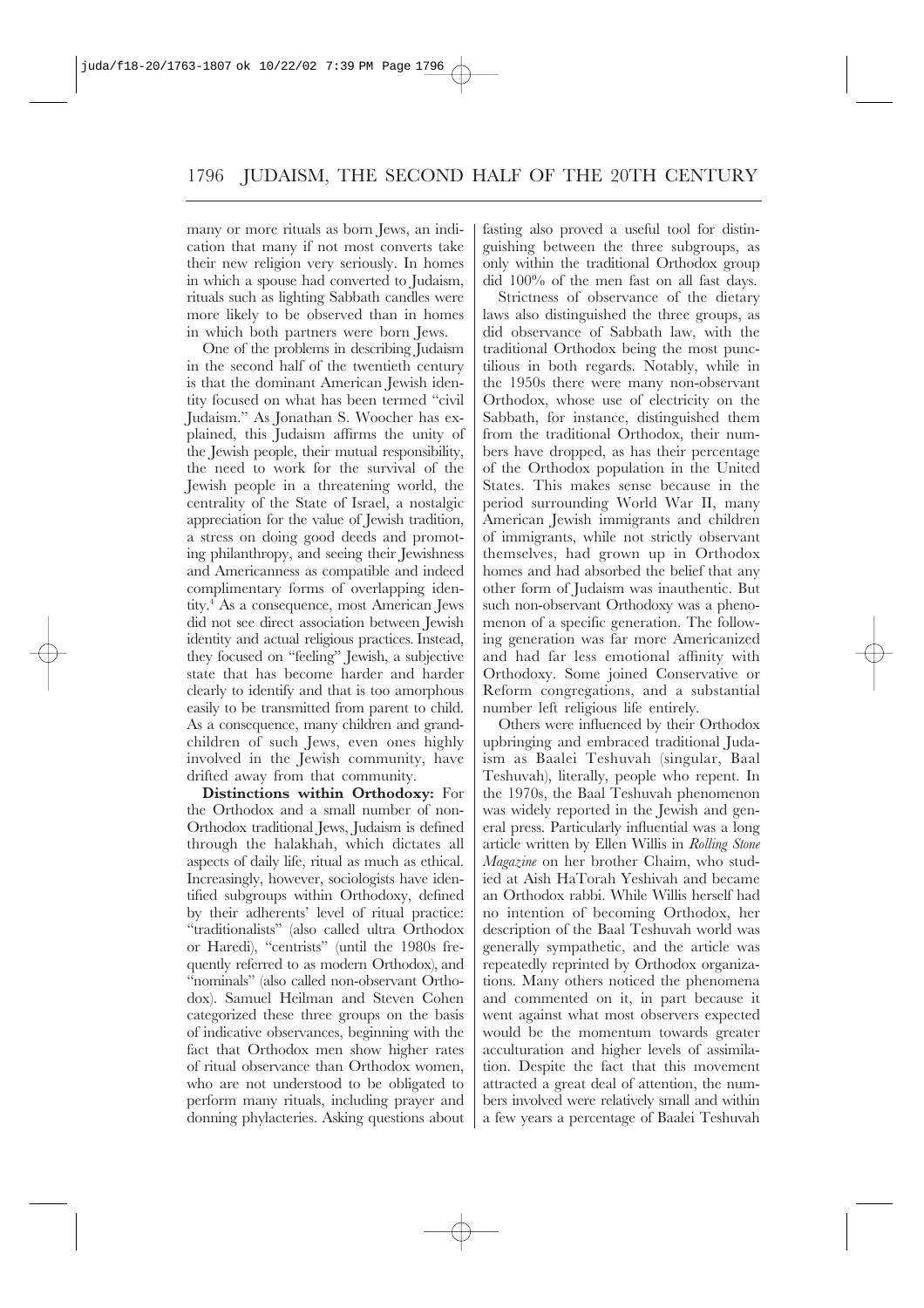reverted to their original levels of observance.

juda/f18-20/1763-1807 ok 10/22/02 7:39 PM Page 1797

Another distinction between the traditional and modern Orthodox concerned dating and sexuality. The traditional Orthodox followed the practice of arranging a small number of dates leading rapidly to a decision to marry. In some Hassidic communities, parents made the decision, and the marriage ceremony might occur after the couple had only met a few times. In contrast, the modern Orthodox have adopted many of the broader societies' attitudes. Even otherwise highly observant individuals may ignore prohibitions on pre-marital sexual contact. While the halakhah prohibits any physical contact whatsoever between unmarried men and women many modern Orthodox rabbis freely shake hands with women and even kiss them on the cheek.

In the 1950s and even later, there was little difference in practice between many Orthodox and Conservative congregations. Both groups used the term "congregation" rather than "temple," the common designation within Reform, to refer themselves. Worship was conducted almost entirely in Hebrew and few, if any, deletions were permitted. Male worshippers wore head coverings (*kippot*) and prayer shawls (*tallitot*), and traditional practices, such as the priests' blessing of the congregation (*Birchat Cohanim*) continued to be performed even in Conservative settings. The major difference was the fact that most Conservative synagogues allowed men and women to sit together, a practice countenanced in few Orthodox synagogues.5 As the second half of the twentieth century wore on, the central Orthodox congregational organizations put a tremendous amount of pressure even on those few Orthodox congregations to eliminate the practice. They also pressured all congregations to erect a physical barrier between the men's and women's sections (*mehitzah*). Orthodox rabbis became more traditional and were unlikely to consider a post at a congregation that allowed such practices. In the 1950s, many young men from a Orthodox backgrounds attended Yeshiva College and the Orthodox Rabbi Isaac Elchanan Theological Seminary (RIETS) but then took a Conservative pulpit. By the end of the century, this was extremely rare.

**The Conservative Movement:** Marshall Sklare has argued that the Conservative movement was in large part a second generation phenomenon. In the post-World War II period, the attraction of the movement to this generation meant that hundreds of new Conservative synagogues were built throughout the country, particularly in suburbia. American Jews saw Conservatism as a happy middle-point between the Orthodoxy of their youth (or that their parents had left as to constraining) and the Reform temple that was seen as too "church-like." This appeal meant that practice in the Conservative movement varied tremendously. Nevertheless, by the 1950s, a Conservative style of religious observance was developed that was distinct from Orthodoxy on the one hand and Reform on the other. The Conservative movement emphasized observance of the Sabbath and the dietary law but allowed the use of electricity under certain circumstances and even permitted driving to Sabbath and holiday worship. Technology thus could foster ritual Jewish practice. Unfortunately, the distinctive Conservative approach to observance was never followed by the vast majority of the membership, which rejected strict norms of Sabbath and dietary observance.

In the ground-breaking decision allowing driving to worship services on the Sabbath or a holiday, the Conservative movement took into account the fact that most Conservative Jews did not make decisions regarding, for instance, where to live based primarily on the strictures of traditional Jewish ritual law. There was, however, a minority that held to strict observance of Jewish law and ritual. Daniel Elazar and Rela Mintz Geffen write that the distinction between elite and mass thus is "more characteristic of Conservative Judaism than of any other branches."6 The distinction between the elite and masses made it possible for the more traditional elements in the individual congregations to exercise a high degree of control over all officially expected ritual practices. While the majority in most congregations observed few of the more demanding ritual behaviors, the elite ensured that the synagogue would insist in the public arena of a maximalist approach to religious practice.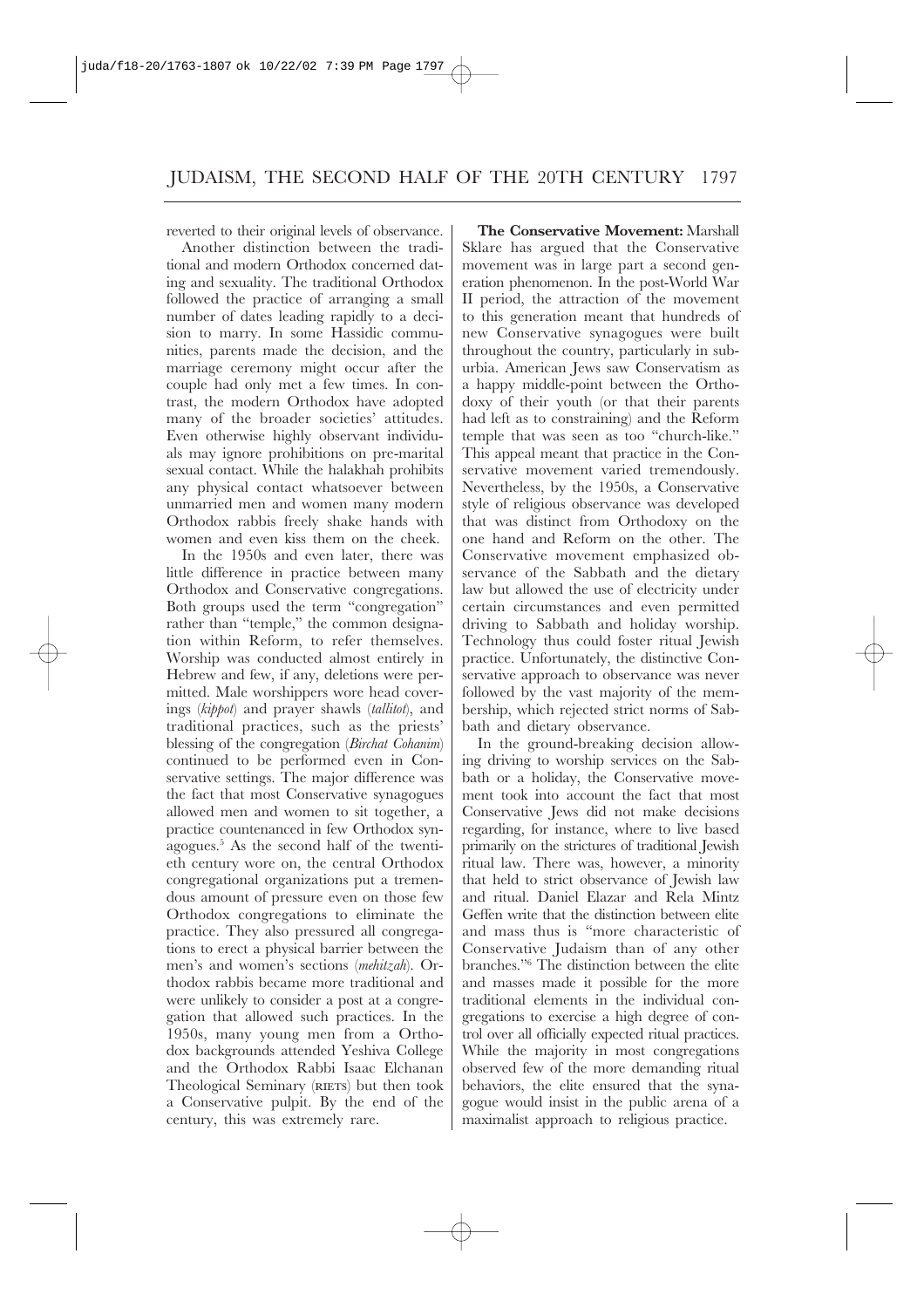This approach may have alienated numbers of nominally Conservative Jews. People unwilling to adopt the forms set forth by their congregations distanced themselves from religious practice in general. Still, by the 1980s, many members of Conservative congregations felt a renewed need to explore religious practices in the same way that Reform and Reconstructionist Jews were being encouraged to do. These experimental approaches included everything from New Moon (*Rosh Hodesh*) groups for women to meditative spiritual retreats. In the earlier decades, these experimental approaches at times were discouraged or even repressed by the elite because they ignored or violated halakhic ordinances.

By the mid-1980s, the senior Talmudists at the Conservative movement's Jewish Theological Seminary (T<sub>ITS</sub>), who had been influential enough to stop many attempts at religious innovation had passed away or retired. Once ITS decided to ordain women in its Rabbinical school, most of the remaining traditionalists left the movement. They formed the Union for Traditional Conservative Judaism (UTCI), later changing the name to the Union for Traditional Judaism (UTI), an acknowledgement that they no longer shared core beliefs or practices with the Conservative movement. The UTI stood for a rigorous halakhic approach to Judaism, which differed little from centrist or modern Orthodoxy. Led by David Weiss Halivni, the UTI allowed for a self-conscious acceptance of critical scholarship. Weiss Halivni had taught Talmud at  $\text{TS}$  before taking the Lucius N. Littauer Professorship of Classical Jewish Civilization at Columbia University. Weiss Halivni was determined to synthesize modern critical biblical scholarship with halakhic commitment. In his *Revelation Restored* and other works, he argued that it was possible to acknowledge the historical development of the biblical texts and at the same time to remain committed to the tradition of revelation.7 But even the most liberal of the modern Orthodox refused to consider any sort of conglomeration or merger with Halivni's traditionalist movement. Its ideological origins and overt acceptance of critical scholarship meant that association with it would mark any associated group as

definitively separate from Orthodoxy. We thus see the extent to which the Orthodox and non-Orthodox are divided by more than differences in levels of ritual observance.

**Tradition within Contemporary Juda**ism: For many American Jews, religious practice is a way to express a connection to "the tradition," a distinctive concept in modern or postmodern society, quite different from what existed in the pre-modern world, when members of society followed traditional ways at least in part because they could not conceive of any other way of living. This is a fundamentally different situation from that of the American Jew who consciously and deliberately chooses to observe all or selected elements of the tradition. As Samuel Heilman puts it,

To maintain tradition when all about you others do not, to define a world of sacred order when the profane is the order of the day, to assert that change need not occur when all around you everything has undeniably changed, is a fundamental transformation of the meaning of tradition, the sacred, and the past.<sup>8</sup>

American Jews have a choice whether to accept the tradition in whole or in part. They also have a choice how they will put those beliefs into practice. The Orthodox may choose to practice the tradition in its entirety in their belief that this is what God commands them to do. But most American Jews who choose to practice traditional rituals do so because those rituals speak to them. They understand that they are free to choose what practices to observe, to ignore, or even to transform into new forms. But how should these observances be understood? Charles Liebman distinguishes between "ritual" and "ceremony." The terms are used interchangeably in casual conversation, and they frequently are used in a general sense, even by specialists. But Liebman argues that "ritual" should be understood as stylized repetitious behavior that is explicitly religious. It involves intentional bodily engagement believed to be efficacious and connects the participant to the transcendent presence of God by allowing him or her to do exactly what God commanded. The worshipper believes that ritual sways God to perform or not perform a given act, but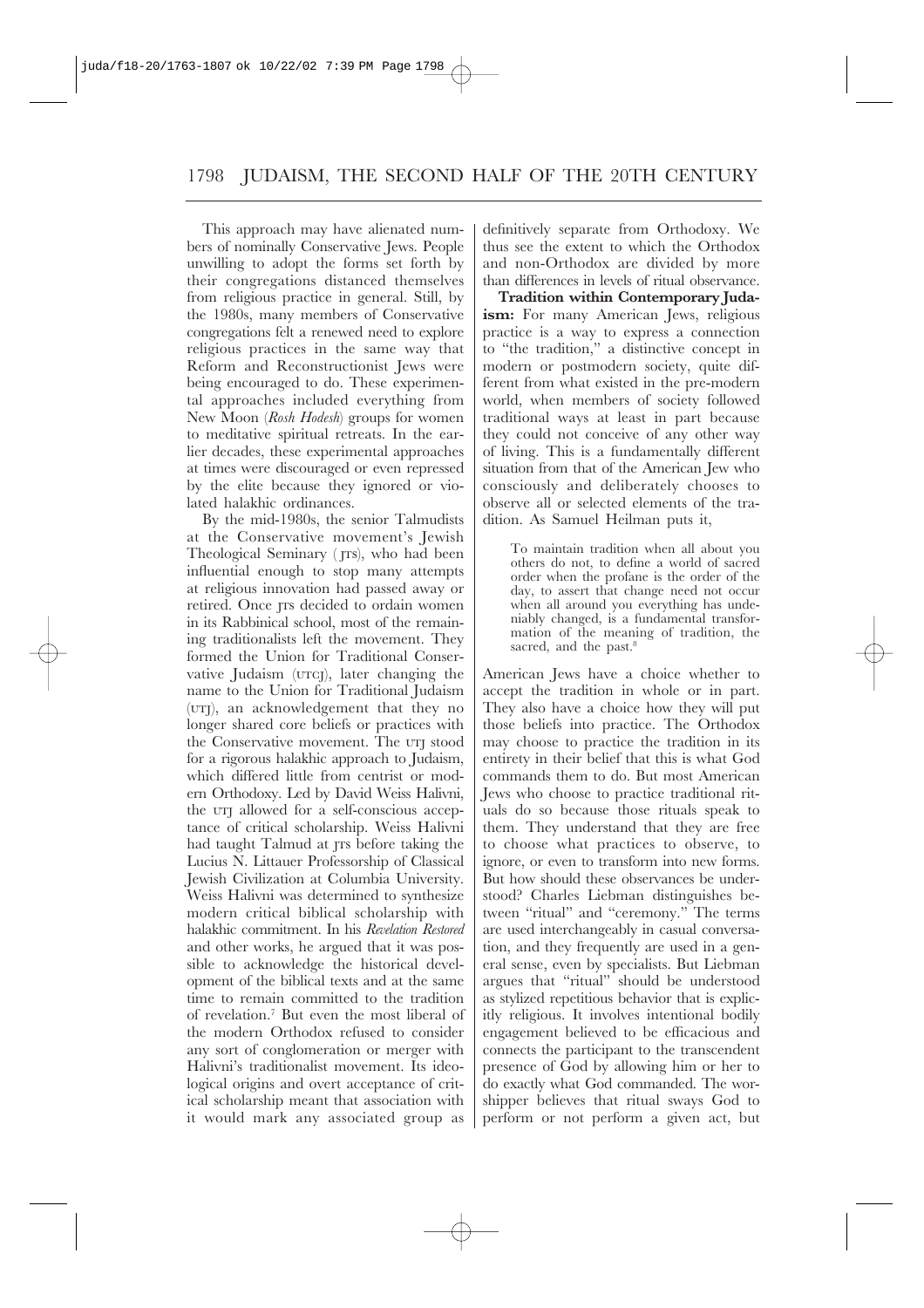that this can only occur if the ritual is correctly performed.

Ceremony, on the other hand, is done in large part to affirm that the individual is a member of a social and cosmological order. It is a voluntary action intended to give meaning to the individual's life and so is not necessarily regarded as being commanded by God. The ceremony, accordingly, does not need to be performed in a precise manner. Rather, there is a large measure of flexibility which allows the participants to mold the ceremony to fit their needs and desires. The ceremony gives a concrete representation of the social order of the group and therefore is viewed as a serious and sometimes solemn event. But this can change over the course of time, depending on the ethos of the particular group. Since the ceremony is not believed to be preordained, it is appropriate to place certain individuals in charge of the preparation and performance. This may be the rabbi or cantor, or it may be a small number of congregational members. Either way, they are expected to prepare a ceremony that is both appropriate and suitable.

Orthodox Jews observe the mitzvot because they believe God commanded them to do so. Such observance thus qualifies as ritual. Non-Orthodox Jews, on the other hand, are unlikely to perform "rituals," because they do not believe that the precise manner in which a religious act is performed matters to God. Rather, increasing numbers of Jews perform "ceremonial" acts. When a woman lights candles in the synagogue even though the sun has already set, the congregation sees her act as symbolically ushering in the Sabbath. From a ritual point of view, lighting the candles after dark is prohibited. But from a ceremonial point of view, her act is meaningful and beautiful. Liebman provides other examples. Many Reform congregations conduct a ceremony in which three or even four generations of a family pass a Torah scroll from arms to arms, ending up with the Bar or Bat Mitzvah child's holding the scroll. This makes no sense from a ritual point of view, because the only ritual purpose for taking the scroll out of the ark is to read the weekly lection. But from a ceremonial point of view, the congregation is celebrating the ties between grandparents, parents, and child in the symbolic context of the temple. The Torah passing ceremony emphasizes generational continuity and affirms each family member's participation in this transmission of Judaism in a world that seems to dismiss such ties.<sup>9</sup>

Another example is the increasing popularity of *havdalah*, a series of blessings that marks the distinction between the Sabbath and the secular week. In this short service, blessings over wine, spices, and light fulfill specific ritual obligations. But Liebman cites the use of *havdalah* within communal Jewish life as an example of the increasing importance of ceremonial behavior among non-Orthodox Jews. The ceremonies are far more elaborate than in traditional contexts and often conclude with all of the participants' holding hands in a circle and singing. Many find this inspiring and spiritually uplifting but are open about the fact that they have no intention of conducting this ritual in their homes the following week. At home, they do not observe even those ceremonies they very much enjoyed in the communal setting of a conference or other Jewish gathering.

Non-Orthodox Jews have such a sense of synagogue rites precisely because they see them as ceremony rather than ritual. Synagogue services are a series of symbolic representations that allow the worshipper to derive a variety or religious and spiritual meanings from what transpires. If those present are left largely untouched, they feel free to criticize the performance of the ceremony. This is a particular problem in the Conservative movement, where the majority of congregants see worship as ceremonial, while many of their rabbis view it as ritual. Reform benefits from the fact that clergy and laity alike recognize a symbolic purpose to religious activities. Virtually all Reform Jews hold that intention is what matters most and that the precise manner in which a religious act is performed is inconsequential. They thus confirm the importance of ethics over ritual.10 Reform rabbis thus frequently recall the tale of the ignorant eastern European boy who whistles in the synagogue on Yom Kippur because he does not know any better. In response to the congregants' anger,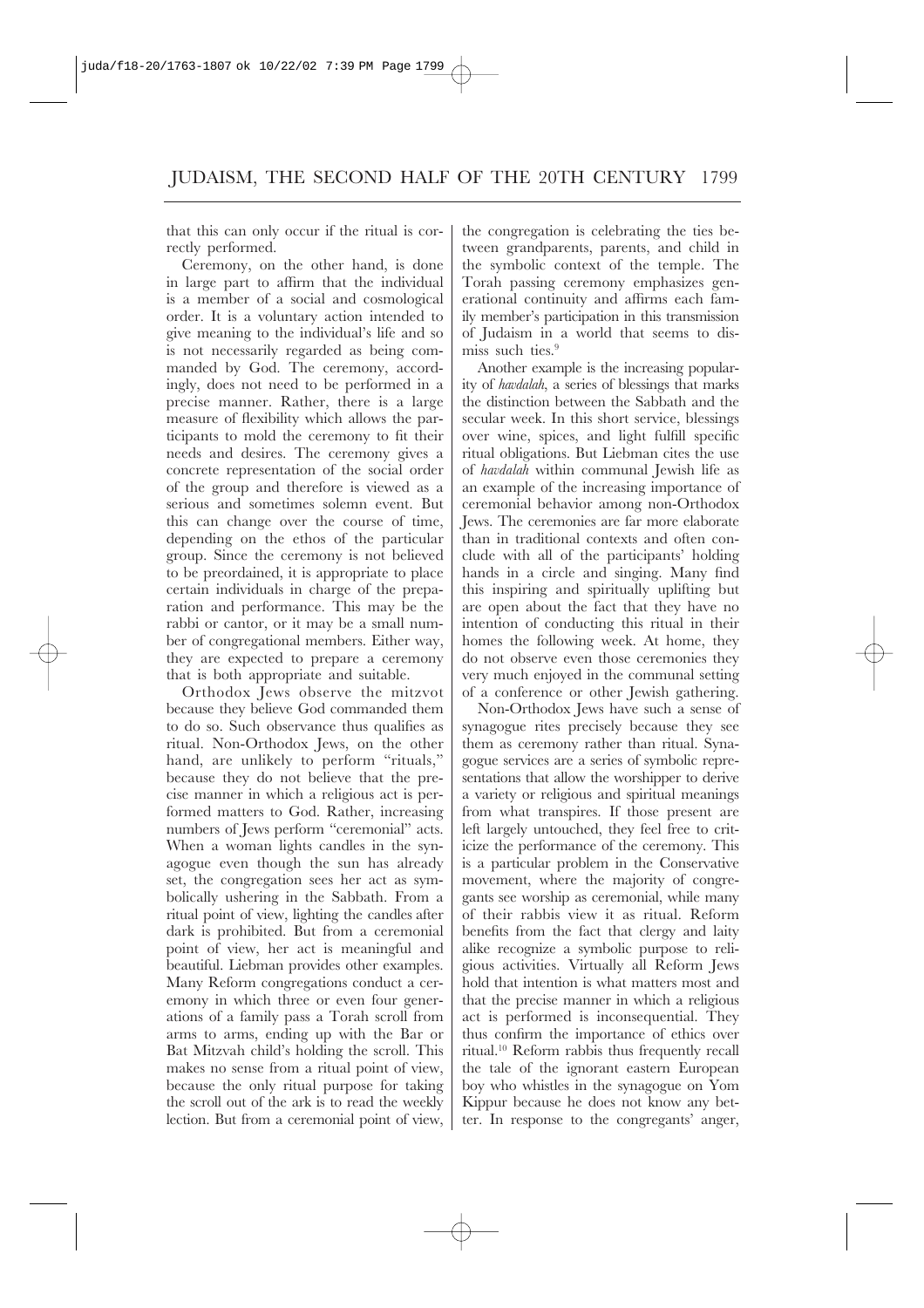the Baal Shem Tov declared that the boy had sent the most efficacious prayer to God: he did what he felt was right rather than simply what was demanded by the ritual.

The Reform movement's new interest in ceremony has attracted enormous attention. Many congregations observe two days of Rosh Hashshanah whereas earlier virtually all observed only one. Most congregations have increased the amount of Hebrew used in worship, and a series of new prayer books has appeared to meet this need. The latest ones include extensive transliterations, reflecting the reality that most congregants cannot read Hebrew sufficiently to keep up with the new trend. Even ceremonies such as *Tashlich*, an ancient folk custom in which, at the New Year, bread crumbs are thrown into flowing water symbolically to represent the casting away of sins, have been recovered. This has occurred despite the fact that once many Jews viewed this ceremony as smacking of superstition, so as to be exactly the type of custom modern Jews should avoid. But, clearly, times have changed, and Jews now inhabit a world in which it has become clear that logic and science cannot answer all questions. They intuitively understand that they need to seek out an emotional response to what they see around them that may not be explainable in purely rational terms. They are therefore much more open to at least trying new types of ceremonies. If the original meaning does not suit them, they work to fine new understandings. This approach has become particularly popular in Reform congregations, part of a dramatic reorientation in that movement.

Reform Jews once emphasized the "religious" aspect of their identity and minimized or even denied the ethnic component. The movement stressed that Judaism was an ethical system based on a pure form of monotheism. Traditional ritual was held to distract the worshiper from what is central in the Judaic message. Reform congregants thus came to expect a Sabbath experience comparable to the formal Protestant services their Christian neighbors attended. But over the course of the last generation, the Reform movement has moved dramatically towards embracing many of the traditional practices that had been jettisoned at the end of the nineteenth century.

Classical Reform Judaism developed a rigid and ossified form of practice that created its own orthodoxy. Neo-traditionalists comment that Classical Reformers are just as determined to prevent the performance of certain rituals as Orthodox Jews are determined to ensure that those rituals are done. In some cases, fervent opposition can develop over the reintroduction of rituals simply because of aesthetic concerns. For example, the marching of the Torah around the congregation was not done in Classical Reform congregations because such movement could not be carefully choreographed and because many found the traditional kissing of a prayer shawl or prayer book that had touched the scroll to be unseemly. While there was never any theological opposition to the practice, its reintroduction could create serious and ongoing conflict.

**Increasing Reliance on Halakhic Codes:** A number of scholars have observed that in pre-modern Jewish society, Jews knew what observances were expected or demanded. Living in a closed environment that remained constant over many generations made it natural to conduct oneself in a certain manner. But modernity undermined the stability. The sense of continuity was damaged, if not destroyed. It became harder instinctually to know how to practice Judaism. The Orthodox reacted by relying heavily on halakhic codes. Indeed, some believe this has contributed to the increasingly stringent decisions being made by Orthodox decisors, and thus Haym Soloveitchik has argued that the nature of contemporary Orthodox spirituality has been transformed, with religious texts now playing a controlling role in communal life far beyond what had been the norm in earlier generations. This was a new kind of religiosity, rooted in texts and transmitted in schools. The Orthodox home supplemented what was being taught in the yeshivah rather than the other way around. "Having lost the touch of His presence, they seek now solace in the pressure of His yolk."11 Despite Soleveitchik's criticism, many Orthodox Jews in the yeshivah world are pleased with the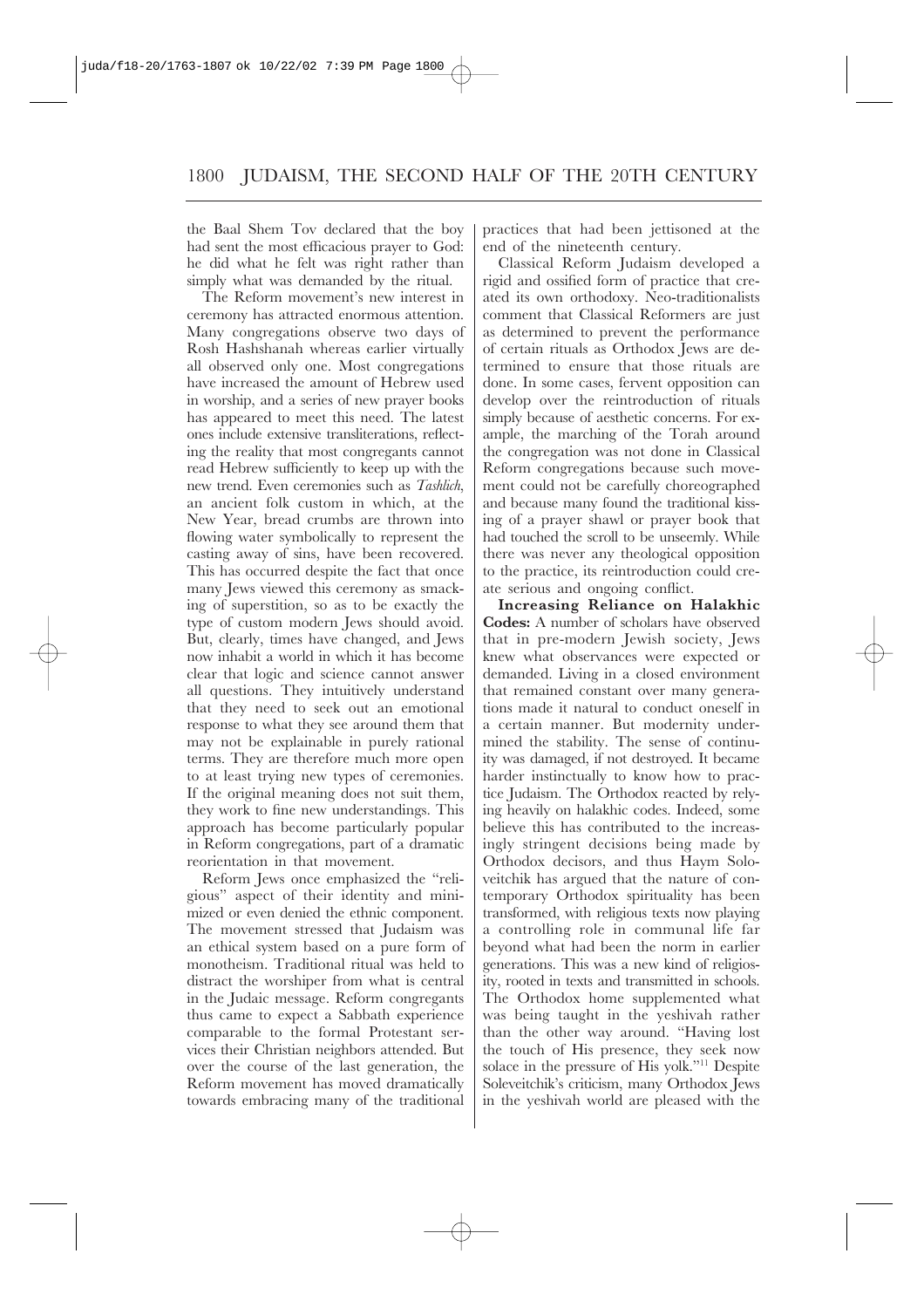increasing attention to halakhic texts and the higher degree of ritual conformity. Many non-Orthodox Jews likewise felt the absence of an all-encompassing Jewish society they could draw on culturally and religiously. But being neither willing nor able to commit themselves to an Orthodox lifestyle, some took whatever inspirations were available and improvised. This led to the creation of new observances and the re-casting of pre-existing ones to meet new spiritual needs.

The social implications of halakhic observance have changed, partly as a consequence of the increasing acceptance accorded to Jews and Judaism in the United States. As late as the 1950s, keeping kosher meant bringing lunch to work, that eating out was almost impossible, and that going away to a hotel for vacation, except in a few locations, was out of the question. By the 1980s, every major city and quite a few moderate sized ones had kosher restaurants, numerous hotels and resorts maintained kosher kitchens and some kashered their entire kitchens for Passover, and Rabbinic organizations scrambled to certify thousands of grocery-store products as kosher.

This wide-spread acceptance of observance made it much easier to be a traditional Jew and also seemed to be a tremendous victory for the modern Orthodox, who had long argued that it was possible to be both modern and Orthodox. But it also initiated a trend away from moderate Orthodoxy, such that, by the 1980s, the modern Orthodox were on the defensive. The traditional Orthodox accused them of compromising religious observance to the point where they were virtually indistinguishable from many non-Orthodox Jews. The problem was exacerbated by the fact that many of the teachers in modern Orthodox schools were quite traditionally observant. Thus the children in these schools in many cases were taught a perspective dramatically at odds with the ethos and practices of their parents. Moreover, even moderately observant parents felt that the ultra-Orthodox had a religious authenticity that they, who had compromised with American cultural mores, lacked. Eager to reinforce their Orthodox credentials, the modern Orthodox began to refer to themselves as "centrist" rather than "modern." Concurrently, the community adopted more and more stringencies. For example, whereas in the 1950s modern Orthodox women did not cover their heads after marriage, by the 1980s, this was a frequent practice. Virtually every aspect of halakhic behavior came under scrutiny.

As the twentieth century progressed, American Jews were observing fewer and fewer rituals. The pattern was for the grandparents, who may have come from Europe, to observe more, their children to observe fewer, and their grandchildren to observe little or nothing. The number of Jewish rituals performed was seen as indicating the individual's degree of assimilation, and the decreasing levels of observance thus were cited as proof that assimilation was increasing. But in recent years, sociologists have come to believe that the studies had overemphasized the simple question of whether a ritual, such as the lighting Hanukah candles, was performed. Rather, this information had to be supplemented with an understanding of why individuals were or were not practicing a given ritual. Further, there had to be sensitivity to the possibility that Jewish religious sentiment was being transformed in ways that were not picked up by the traditional questions. By the 1990s, a split seemed to emerge. Increasing numbers of Jews of all ages were rediscovering their Jewish heritage. Many were experimenting with various types of observances, including innovative approaches. At the same time, a large population was alienated from Jewish practice and seemed content to remain secular.

The emergence of a Jewish "civil faith" led many American Jews to work long hours as volunteers for the Jewish federation and other local and national Jewish organizations. Their Jewishness was expressed publicly. They defended Israel on T.V. and spoke about anti-Semitism at local churches. No one could accuse them of hiding their Jewish identities or of stressing private ritual observances over communal needs. But by the 1980s, many felt that this civic Judaism lacked spiritual content precisely because it was so public. Many Jewish institutional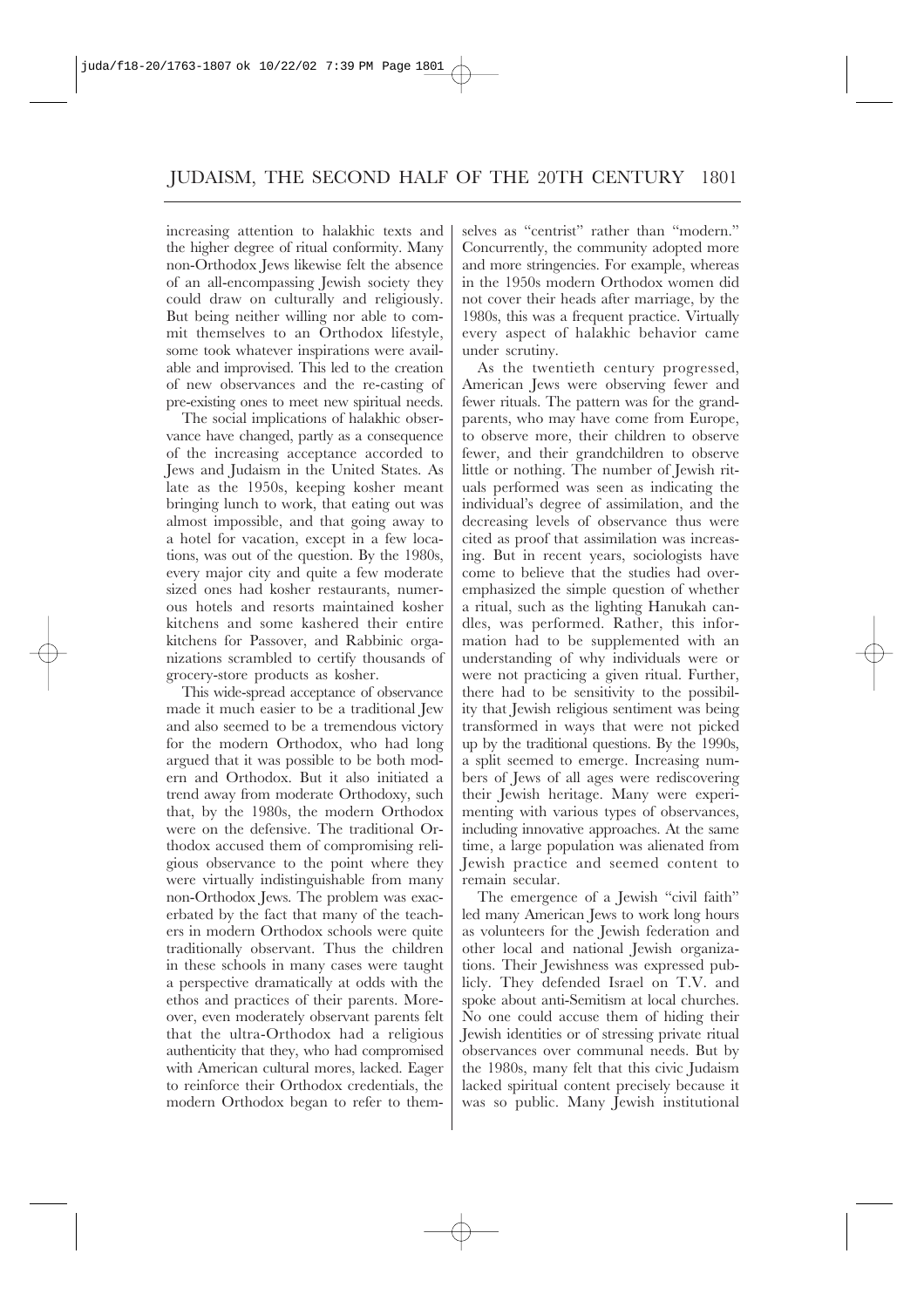leaders observed little ceremony in their family lives. One rabbi told journalist Charles Silberman that "These federation leaders may be Jews in public, but they're goyim at home."12 By the end of the century, this began to change, particularly among the younger generation of federation volunteers. This trend was encouraged by the federations themselves, which organized seminars and weekend retreats to expose volunteers to Jewish religion. Whereas once the federation maintained a strict neutrality—religion being divisive in a community split into distinct religious movements—over the past two decades it has emerged as a proponent of voluntaristic ceremonialism. Concern with the future of Judaism has been one of the major reasons.

Many of the older Jewish leaders have become increasingly concerned that the younger generation may not follow in their footsteps. And, indeed, many younger people are alienated from Judaism in any of its forms. But others are increasingly active. The Jewish practices of many younger people developed in response to exposure at summer camp or youth group rather than from what they observed at home or in their synagogue. These informal Jewish experiences are very important because they enable young people to see Judaism practiced in a vibrant environment, which is frequently in dramatic contrast to what they observe in their local communities, where Jewish practice might be uninspired and uninspiring.

Judaism has always been a religion in which holy texts and commentaries are central. And yet, it is clear that one cannot rely on the text to explain religious practice in the United States. Even among the Orthodox, religious practice can be idiosyncratic, depending on social and cultural factors in addition to halakhic ones. In the non-Orthodox denominations, religious practice is determined almost completely by subjective factors. The experiential element of religion is becoming more important, and practices that emphasize spirituality have gained in popularity as a result. In previous generations, religiosity was intrinsically connected to a comprehensive belief system. Jews of all denominations were also much more likely to accept the authority

not only of local rabbis but of denominational leaders. Tradition, however that concept was understood, also weighed heavily on the individual and congregation. By contrast, at the end of the twentieth century, individually centered spirituality is the criteria by which religious meaning is gauged. Synagogues that have been able to market themselves as emphasizing the experiential element of Judaism have generally gained membership, while those that have focused on intellectual discourse, social justice, or doctrinal rigidity have lost members. Many congregations have found that religious practices formerly held privately in the home can now be offered as communal activities that attract significant numbers. An example is the Sabbath dinner, once a home activity separate from the synagogue worship that might precede or follow it, but today frequently part of an encompassing Friday evening synagogue program, appreciated for its convenience and sociability.

Most American Jews have become comfortable with the personal picking and choosing of what frequently is referred to as "salad bar religion." Of course, most American Jews had picked from among the various traditional practices from their earliest days in the country. But it was regarded as a problematic reality that needed to be overcome or swept under the rug, depending on one's perspective. But by the 1980s, the American consumerist mentality had so influenced American attitudes to religion that a pick-and-choose approach to religion was no longer seen as problematic. Rather, American Jews were consciously and deliberately evaluating various Jewish practices to find a good "fit." Many wished to combine Jewish institutional affiliation with spiritual elements from Eastern practices, including Buddhism, Hinduism, Taoism, and Sufism. Particularly influential in the 1970s was Transcendental Meditation, a formal program of meditative practices taught in centers devoted to this spiritual approach.

Jewish religious leaders face the challenge of encouraging sincere spiritual seekers while at the same time preventing the emergence of syncretistic practices that might be incompatible with Judaism. Many Jews were, without a doubt, interested in combining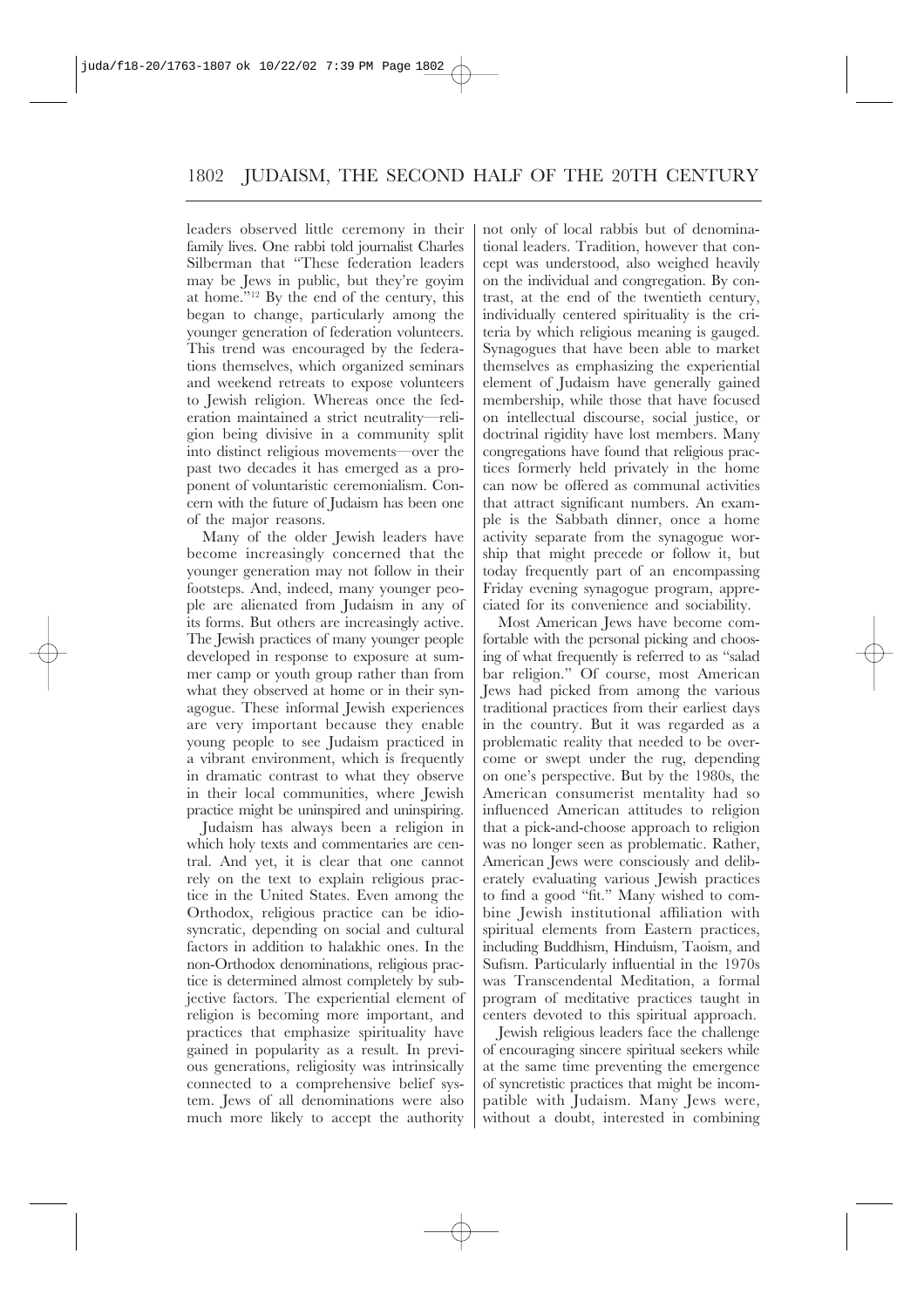practices from in and outside of their religion. While there were initially widespread concerns that this would destroy authentic Jewish practice, most congregations have been able to incorporate elements from outside without undermining Jewish religious authenticity. Many rabbis were concerned that congregants' religious practice was superficial. Further, some seemed to drop out entirely after their children completed Bar or Bat Mitzvah training. On the other hand, Southern Florida has emerged as a center of Jewish religious activities for the goldenagers. For example, seventy-six percent of South Palm Beach county's Jewish population and sixty-seven percent of North Palm Beach county's Jewish population was aged sixty or older at the end of the 1990s. Such senior citizens increase their level of Jewish practices and frequently become very active in their congregations. Many, particularly in places like South Florida, Arizona, or other retirement locations, join "condo congregations," located in or near a condominium.<sup>13</sup> Retirees tend to practice Judaism in different ways from younger singles or families, due in part to their different lifestyle.

Some Jewish practices have been lifted entirely out of the Jewish religious framework and pushed as spiritual practices that can be used by all. The primary example of this is the commercialization of Kabbalistic practices, esoteric mystical doctrines that have been transformed into bite-size psychological insights combined with quick spiritual exercises. Pop Kabbalah got a lot of publicity from the steady stream of Hollywood celebrities who spoke about how Jewish mysticism helped them beat depression or addiction or enrich their lives and bring them closer to their loved ones. Many American Jews expected their religious practice to help them solve personal or family problems. Whereas traditional Judaism placed ritual in the theological realm, American Jews place in the therapeutic. Spiritual practices are expected to connect people with the sacred, but also to help them make their lives easier, better, or fuller. Many American Jews believe or at least hope their practice would be psychologically and even medically beneficial. Even when no explicit promises are made, congregations often try to mold Jewish practice into the style of a health club workout. Synagogues have begun to market "spiritual workouts." For example, Temple Beth Sholom of Miami Beach, Florida, offered what they refer to as the "twenty-nine minute workout." The newsletter advises congregants to "wake-up early, drop the kids off, slip out of work, and join us for your morning spiritual exercise." This included ten minutes of Jewish "word or prayer or holiday of the week," followed by a tenminute Hebrew lesson, and then ten minutes of learning and singing Jewish music.<sup>14</sup>

**New Understandings of the Concept of Mitzvah:** Arnold Eisen argues that scholars have wrongly associated the word mitzvah solely with Orthodoxy. These scholars suggest that a mitzvah is a commandment performed according to the halakhah. To perform a mitzvah, a Jew has to believe he or she is performing an act in direct response to the will of God. Practice cannot count as a mitzvah, according to this line of thinking, unless it enacts a religious belief. Eisen argues that "the restriction of 'commandment' to behavior that is directly ascribed to divine decree probably misses and misrepresents the vast majority of action performed by *premodern* Jews, let alone their modern descendants."15 Eisen follows Franz Rosenzweig, who believed that Jews had observed the commandments over the course of hundreds of years because social reality compelled and made sense of those observances. This practice added richness and meaning to the lives of people who may have lived in poverty or suffered from religious persecution. Thus, the word mitzvah has a much wider denotation. As Eisen puts it, "if we ignore this wider denotation of Mitzvah, we miss a great deal of reflection and activity undertaken in response to complicated sets of imperatives arising out of the distinctive Jewish identity that such Jews recognized and wished to maintain."16

All of the American Jewish religious movements see themselves as advocates for the performance of mitzvot. The Conservative movement was the most influential in modern American Jewish attempts to redefine the word mitzvah in the context of halakhic practice. The Conservative movement was dominated by  $\text{Trs}$  for most of the twentieth century. After Cyrus Adler died in 1940,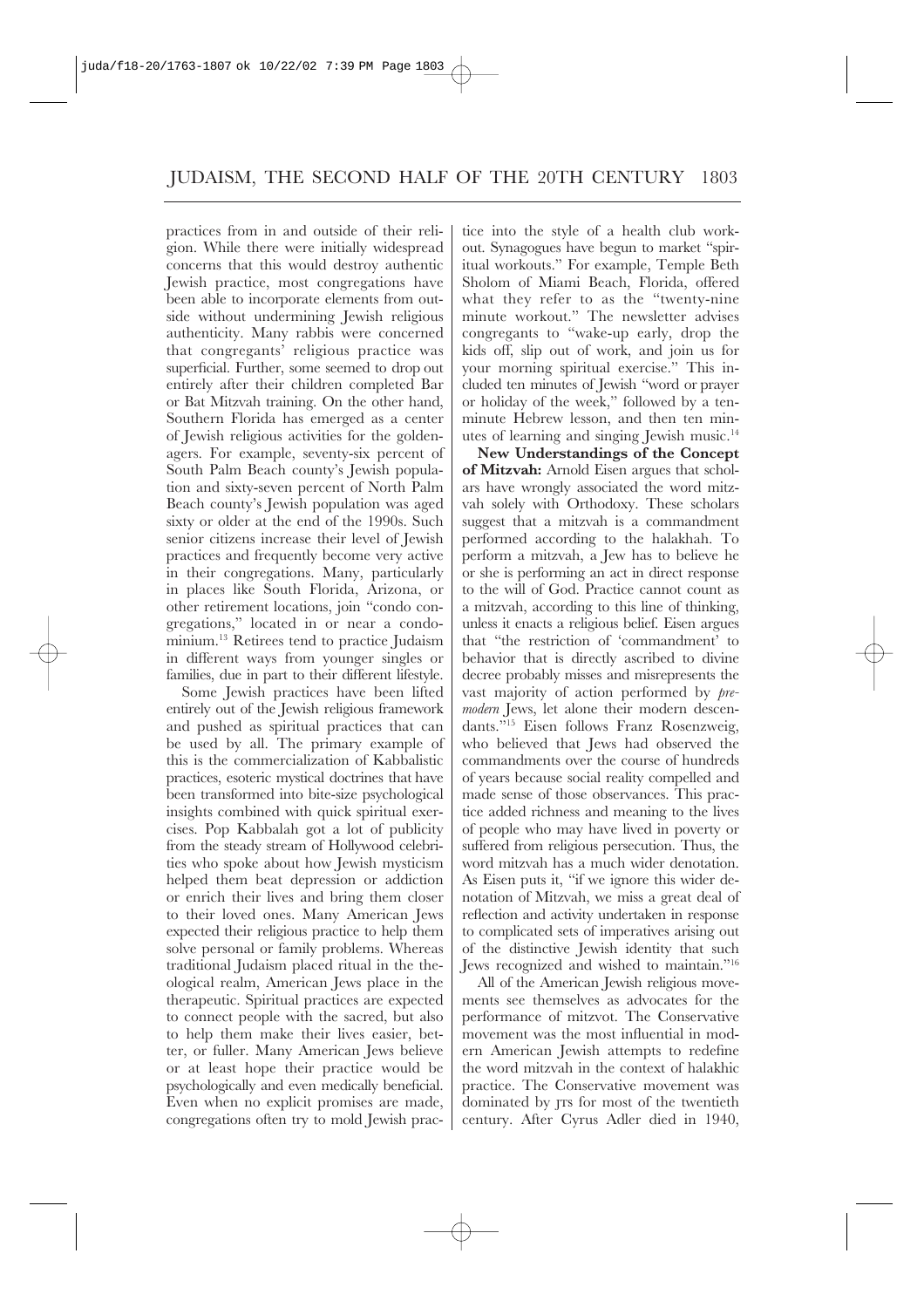Talmud professor Louis Finkelstein became the undisputed leader of the seminary and therefore the most influential man in the movement. By March, 1949, the Conservative movement had 365 affiliated congregations. That number was to rapidly grow. By 1954, it had 492 congregations. This growth was due primarily to new suburban congregations being founded at a rapid rate. But suburban life created new challenges the Conservative movement was not wholly prepared to face. There was always a struggle being waged within the seminary, the congregational body, and the Rabbinical association for influence in the movement. Until the end of the 1970s, TTS remained very traditional, with the exception of the Reconstructionist Mordecai Kaplan. Kaplan represented a minority within the Conservative movement that believed that Judaism was in a post-halakhic period. What was important was not law but standards. Eventually, the left-wingers would push Kaplan into allowing them to create their own movement, which became Reconstructionism.

Rector Saul Lieberman wielded enormous influence because of his vast talmudic scholarship and authoritarian determination to impose halakhic standards on the movement. But Albert I. Gordon, the leader of the United Synagogue, the Conservative movement's synagogue arm, believed that congregational leaders should play an important role in formulating Conservative ideology (and, by implication, policies on religious practices). This led to a series of confrontations with Louis Finkelstein and eventually resulted in Gordon's resignation.17 Another power struggle developed when the Rabbinical Assembly, the movement's Rabbinical union, began to advocate an approach to the Agunah problem—which prevents from remarrying Jewish women who cannot obtain a divorce—that the Talmud professors felt was unacceptable. Finkelstein successfully lobbied to create a Joint Law Conference that effectively ensured that the Talmud professors would control the process and could thus prevent the institutionalization of any policy they opposed. The conference was dissolved in 1968, which allowed the Rabbinical organization to proceed with a variation of its original plan.

The Conservative movement remained split into leftist, centrist, and rightist factions. While many of those on the left held radical theological views, the determining issue remained very much one's position on Jewish law rather than Jewish belief. At the same time, suburban congregations were developing their own culture, which respected traditional practice even as it abrogated halakhic commitment. By the time Gerson D. Cohen became chancellor in 1972, the movement was ready for change. Cohen was much more willing to consider change than his predecessor, and attention soon focused on the role of women in the ritual life of the Conservative synagogue.

Religious practice in general has been strongly influenced by the feminist movement. Women came to play a larger and larger role in contemporary Jewish practice. Egalitarianism has been accepted as obligatory in all Reform and Reconstructionist congregations and is the dominant form of practice in most Conservative ones. Women have become prominent not only as lay leaders but as rabbis and cantors in all but the Orthodox. The feminist revolution had a dramatic impact on Jewish practice in American Judaism. Particularly noticeable is the impact of feminism on the liturgy and liturgical practice. Prayer books are being re-edited to reflect gender sensitivity, or even gender neutrality. Many congregations that use older prayer books verbally change what is written in order to reflect this need. Foremothers as well as forefathers are now referred to in the Amidah as elsewhere in the liturgy.

In a broader sense, there has been a conscious effort to incorporate women's spirituality into liturgical experiences. This influence has been felt in the Conservative movement. In 1955, the Rabbinical Assembly issued a ruling allowing women to participate in the Torah service. In 1973, the Rabbinical Assembly law committee issued a ruling allowing women to be counted in a prayer quorum, the minyan. That same year, the United Synagogue adopted a resolution urging  $\text{Trs}$  to admit women to its Rabbinical school. This obviously was not a binding resolution, since the United Synagogue could hardly order  $\eta$  to make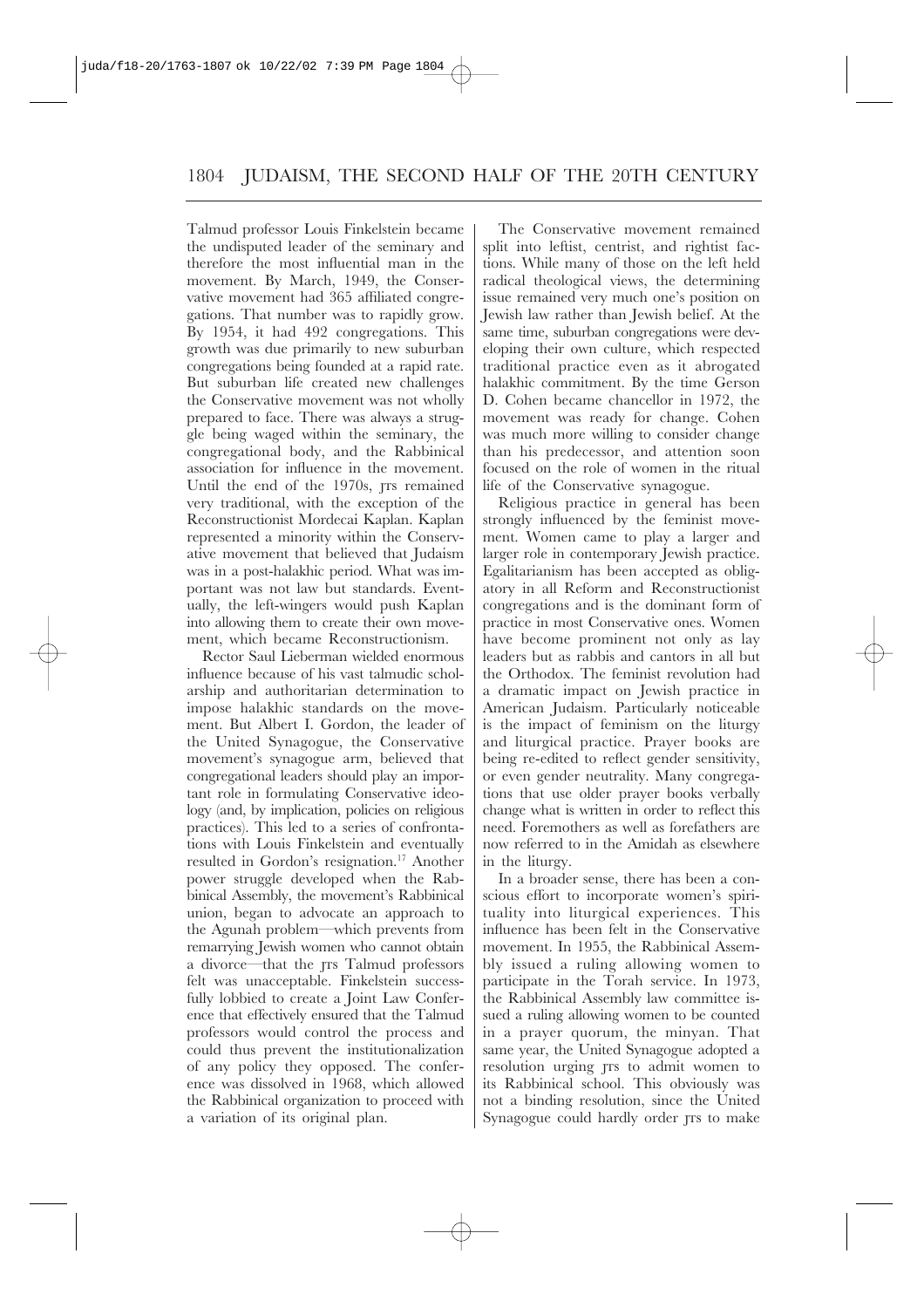such a radical change. But it did make it clear to all that the lay leadership wanted change. In 1977, the Rabbinical Assembly adopted a resolution asking Chancellor Cohen to appoint a special committee to study the possibility of training women rabbis. He enthusiastically followed this suggestion, establishing the Commission for the Study of the Ordination of Women as Rabbis. In 1979, the commission issued a report that argued there was no halakhic barrier to the ordination of women. The committee's vote, eleven to three, indicated that there was wide support for such a decision. Cohen then attempted to bring the question to a vote among the  $\eta$ rs faculty. Many partisans on both sides of the issue saw the question as holding tremendous symbolic importance. Traditionalists saw it as the last stand for a Halakhic Conservative movement. Liberals saw it as an essential step in giving religious rights to all females. The debate, which went on for four years, became quite bitter. Some traditionalists felt it was inappropriate to allow all faculty to have an equal vote. They question how a professor of modern Hebrew literature or homiletics could evaluate the issue with the same legal depth of a Talmud professor. But a closed approach to decision-making was no longer acceptable in the Conservative movement. In October, 1983, the faculty voted thirty-four to eight to accept women into the Rabbinical program. In May, 1985, Amy Eilberg graduated as the first woman ordained a rabbi by the Conservative movement.

**Private Judaism and the Increasing Focus on Personal Spirituality:** Due to the voluntaristic nature of Jewish life in the United States, levels of observance could be puzzling to someone expecting religious consistency. Some practices attracted a large enthusiastic following, while others were observed mainly by the most devout (or, more precisely, the most observant). Steven Cohen explains that many Jews are interested in observances that reflect their "affection for Jewish family, food, and festivals."18 Cohen distinguished between those who had a "commitment to content" versus those who had a "commitment to continuity." For the many American Jews who were more interested in maintaining some sort of ethnic identity than expressing their theology through consistent ritual practice, holidays that connected them with family-related memories, experiences, and aspirations were most likely to be observed. They wanted to recall their positive childhood memories of certain Jewish holidays and to pass on their family legacy to their children by recreating similar scenes in their own homes. Furthermore, these holidays could evoke a higher spiritual importance by connecting members of the family with a sense of historical continuity and a transcendent religious message.

Many Jews crammed into packed synagogues for Rosh Hashshanah and Yom Kippur but then disappeared for most of the rest of the year. The two exceptions were Passover and Hanukkah, primarily observed in the home rather than the synagogue. Both parallel Christian holidays observed not only by Christians but celebrated in a secular manner by society as a whole. Hanukkah, in particular, has assumed an importance all out of proportion to its significance in the Jewish calendar, at least in part because of its proximity to December 25. The holiday's primary observance is the lighting of candles over the course of eight days. It also provides an opportunity for gift-giving, joyous songs, and special foods, all engaging within the family setting and, especially, to children, frequently the main focus of American religion. Sociologists and theologians have attempted to explain Hanukkah's huge popularity in terms of what it signifies religiously for American Jews. For example, Jacob Neusner notes that "it bears the message of defiance—the few against the many, the holy against the profane—and victory over oppression that Jews find congenial."19 Numerous other explanations are certainly possible.

Passover similarly is primarily observed in the home. Despite the fact that it is one of the three pilgrimage festivals that are supposed to be celebrated with special prayer services in the synagogue, the holiday is primarily observed by holding family seder (ritual meals) on the festival's first or first and second nights. The seder comprises an extensive home ritual, printed in a special work called a haggadah. For decades, the most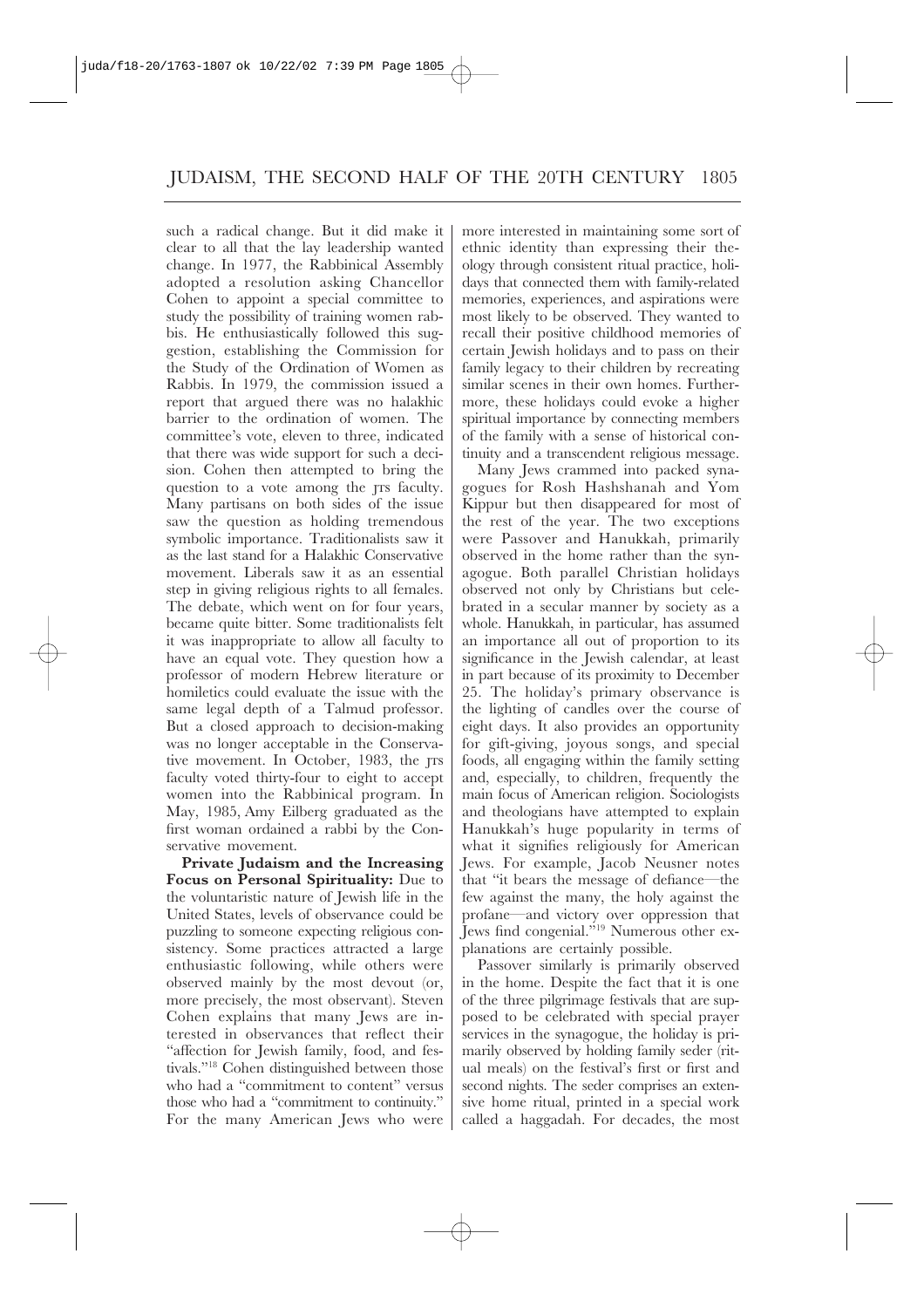popular haggadah in America was the Maxwell House Haggadah, available free in supermarkets. But in the 1980s and 90s, virtually every Jewish group edited and published its own haggadah, each reflecting the groups specific theology and ideology. *Tikkun* magazine, a leftist publication, published yearly inserts that could be used as supplements to the traditional text. Other groups produced feminist haggadot, gay and lesbian haggadot, Zionist haggadot, university student haggadot, and so forth. Some focused on a particular social or political perspective, while others were more concerned with meeting the needs of a specific sociological target group.

Samuel Heilman points out that a polarization took place in the late 1960s and 70s, producing two distinct types of American Jew. The division occurred because there was a choice over how individuals would choose to express their Jewish identity in concrete behavioral terms. The more common type subordinated Jewish involvement to American identity. Heilman refers to these people as "Jewish-Americans" and explains that their Jewish attachments were similar to those of other hyphenated Americans, such as Italian-Americans or Irish-Americans. Such hyphenated Americans absorbed American values and American cultural patterns. They adapted their behavioral patterns to those most accepted and expected in the United States, leaving behind any behaviors associated with "the old country." What was left was lighting Hanukkah candles, a Passover Seder, which might or might not include an extensive ritual element, attendance at a synagogue for the High Holy Days, and the celebration of life cycle events with a rabbi and/or in a synagogue.

The second, smaller group was deeply committed to perpetuating Jewishness not only as an ethnicity but also as a religion. While not necessarily Orthodox, individuals within this group were likely to be highly observant. Even Reform Jews in this category were surprisingly observant in a manner consistent with Reform theology and practice. For many Jews in this category, Jewish identity became more and more all-consuming. Their daily and weekly activities were substantially filled up by Jewish activities

of one sort or another. Many attended synagogue regularly and studied in adult education classes one or more nights a week. Most sent their children to Jewish day schools, which obligated them to attend a wide variety of school-related functions. Most found that not only their religious lives but also their social lives revolved around Jews and Judaism. In between these two groups was a large middle that was not nearly as committed as the second group but not as assimilated as the first. But in the 1960s and 70s, the middle group eroded substantially. As Heilman writes, "... one either took Jewish life and Judaism more seriously and actively engaged it . . ." or ". . . one let meaningless rituals and old traditions fade . . ."20

But by the 1990s, sociologists began to identify a new middle group that deserves attention. Steven Cohen and Arnold Eisen refer to this segment of the Jewish community as "moderately affiliated American Jews."21 Cohen divides American Jews into the moderately affiliated, the involved, and the peripheral. The moderately affiliated are still practicing certain rituals in relatively high percentages. For example, eighty-five percent attend a Seder. This is in contrast to ninety-six percent of the involved that do, and fifty-nine percent of the peripheral. Eightysix percent of the moderately affiliated light Hanukkah candles as opposed to ninety-five percent of the involved and sixty-seven percent of the peripheral. But only fifty-two percent of the moderately affiliated are synagogue members, as opposed to seventyeight percent of the involved, and sixteen percent of the peripheral.<sup>22</sup>

Charles Liebman presents two models to explain how the individual Jew has related to Judaism in the modern period. One model is that of public Judaism, in which the individual is seen as part of the collective entity. The individual has responsibility and obligations to fulfill toward this entity and does not have the right to pursue selfish interests to the exclusion of the collective needs of the Jewish people as a whole. Private Judaism refers to the individual meaning each person finds in the religion. For those privatized Jewish commitments, what matters is the spiritual benefit that the individual Jew derives from the beliefs and prac-